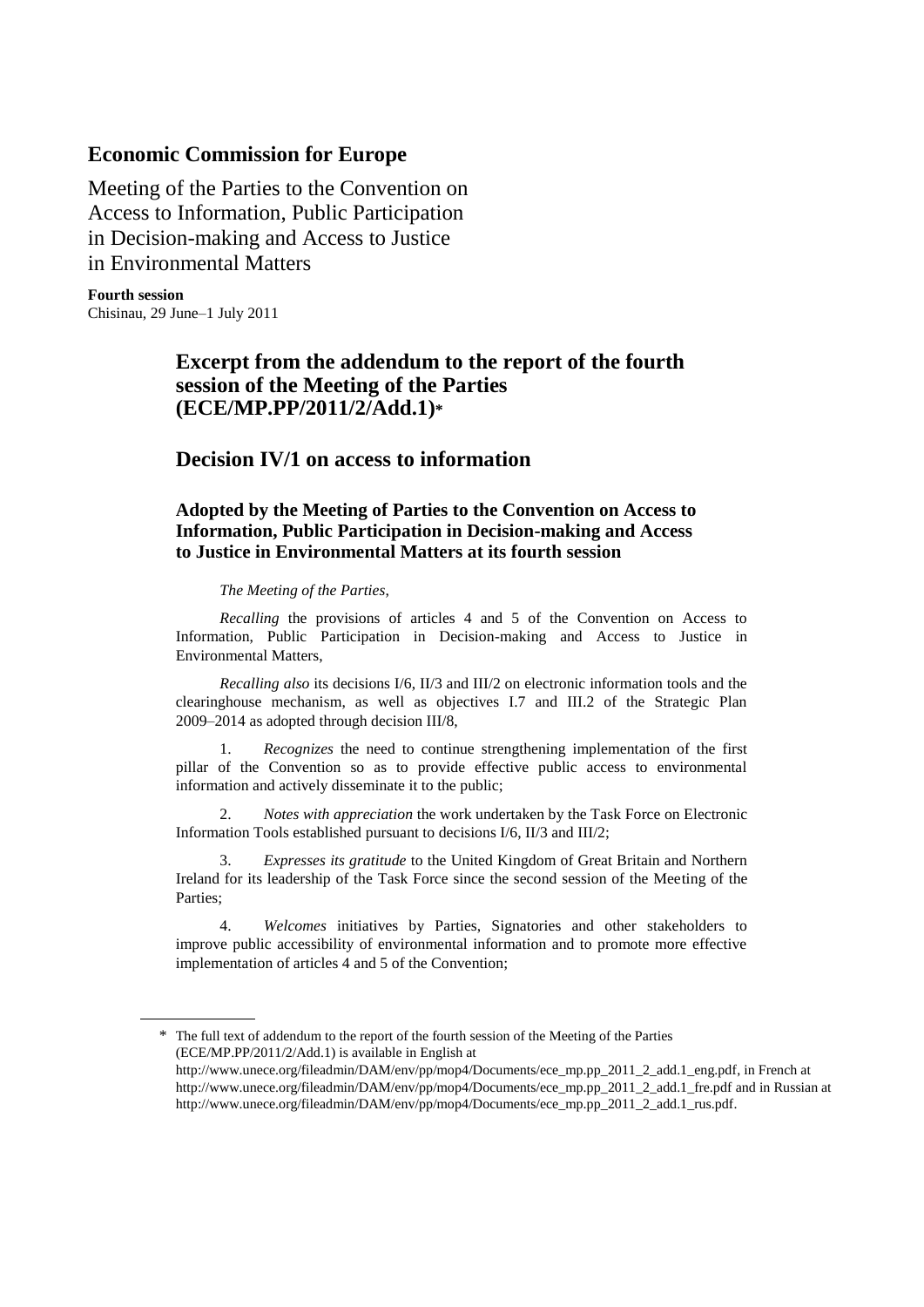5. *Invites* Parties, Signatories and other stakeholders in a position to do so to continue strengthening implementation of the information pillar of the Convention at the national level and to make resources available for this purpose;

6. *Also welcomes* the further development of the Aarhus Clearinghouse for Environmental Democracy and the application of the recommendations in decision II/3 to promote the wider use of electronic information tools as an effective instrument for the implementation of the Convention's provisions, and *calls on* Parties and Signatories to continue implementing these recommendations;

7. *Agrees* to extend the scope of the work undertaken thus far in order to address certain areas of the Strategic Plan that were not previously covered by the mandate of the Task Force on Electronic Information Tools;

8. *Decides* therefore to change the name of the Task Force on Electronic Information Tools to the Task Force on Access to Information, under the authority of the Working Group of the Parties;

9. *Welcomes* the offer of the Republic of Moldova to lead the Task Force on Access to Information;

10. *Invites* Parties, Signatories, other interested States, international organizations, non-governmental organizations, research institutes and other stakeholders to participate in the work of the Task Force on Access to Information;

11. *Requests* the Task Force on Access to Information, subject to the availability of resources, to:

(a) Promote the exchange of information, experiences, challenges and good practices concerning public access to environmental information, including with regard to products and the promotion of the accessibility of environmental information held by the private sector;

(b) Identify capacity-building needs, barriers and solutions with respect to public access to environmental information, including with regard to product information and the accessibility of environmental information held by the private sector, taking into account issues identified through the reporting and compliance mechanisms and the relevant objectives of the Strategic Plan 2009–2014;

(c) Identify regional and subregional priorities for further work based on the results achieved under the auspices of the previous Task Force, and the work undertaken in the areas outlined in subparagraphs (a) and (b) above;

Continue to monitor and support the implementation of the recommendations in decision II/3 and to promote approaches to and standards for providing public access to environmental information that are tailored to meet requirements of users from diverse geographical areas and at different levels of governance;

(e) Continue monitoring technical developments, and, where appropriate, contribute to other initiatives relevant to access to environmental information, including electronic information access, electronic public participation in decision-making and electronic access to justice in environmental matters;

(f) Continue contributing to further development of the Aarhus Clearinghouse for Environmental Democracy and PRTR.net;

12. *Entrusts* the secretariat, subject to the availability of resources, to participate in, plan and implement, as appropriate, capacity-building activities, including workshops and trainings; to support the maintenance and further development of the clearinghouse mechanism; and to promote electronic information tools at the regional level through